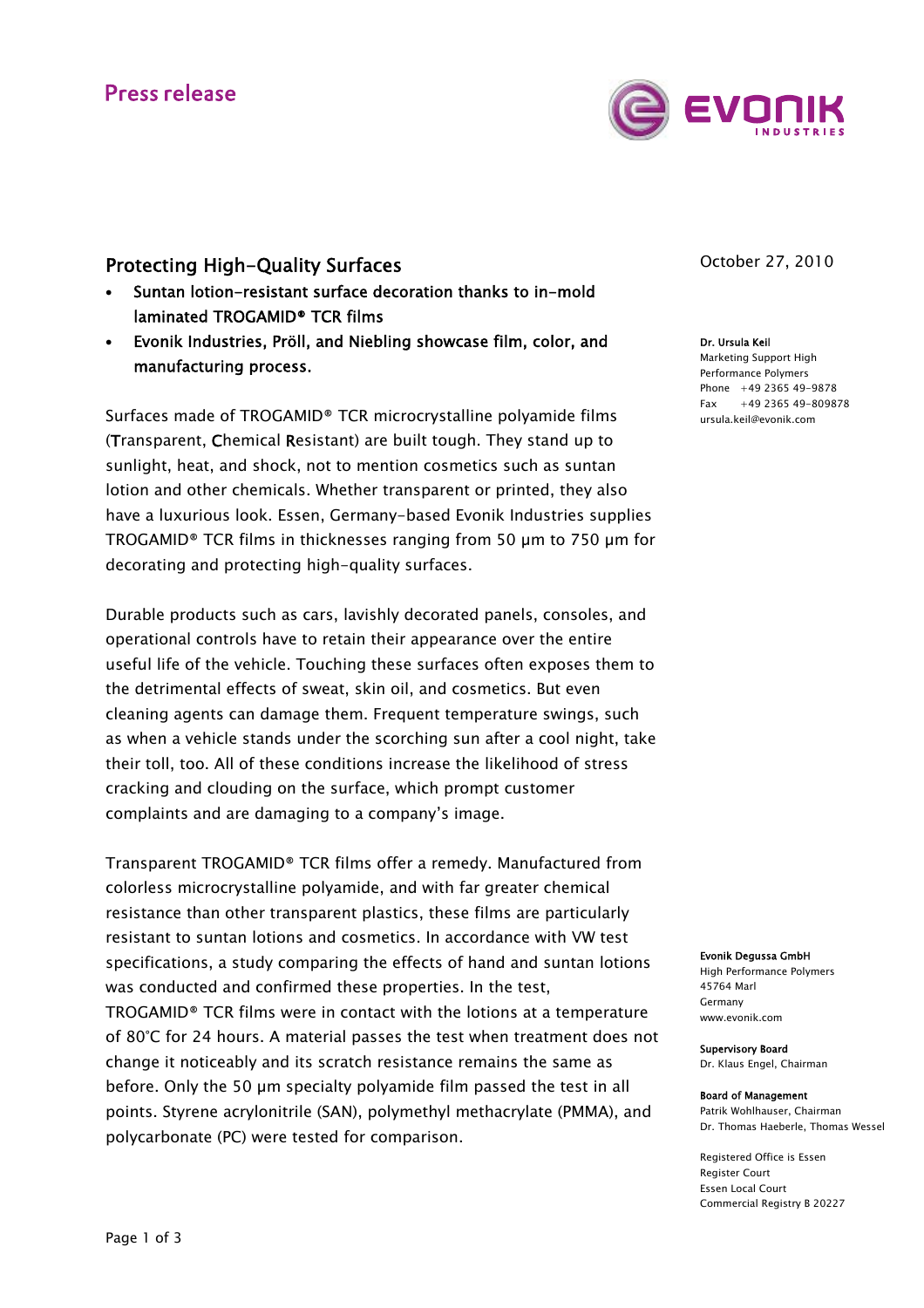# **Press release**



Crystal-clear and colorless, TROGAMID® TCR films give designers maximum freedom in surface design and cause no color shift on backprinted designs. Resistant to weather and UV light, these top layers are non-abrasive and impart an attractive relief effect. Their scratch resistance is similar to that of uncoated films complying with the industry standard.

This brings us to the color version: We have developed printing inks and a process for in-mold laminating TROGAMID® TCR films in conjunction with Pröll KG (Weissenburg, Germany), a producer of industrial screen printing inks, and tool manufacturer Niebling Junior (Penzberg, Germany). NoriAmid, Pröll's new printing ink system, the processing of the film, and the initial components will be presented to the public for the first time during the K'2010.

## Captions:

The chemical resistance of TROGAMID® TCR films is far superior to that of other transparent plastics—particularly with regard to suntan lotion and other cosmetics.



Printing inks and an in-mold lamination process were specially developed for TROGAMID® TCR films.



Evonik Degussa GmbH High Performance Polymers 45764 Marl Germany www.evonik.com

Supervisory Board Dr. Klaus Engel, Chairman

Board of Management Patrik Wohlhauser, Chairman Dr. Thomas Haeberle, Thomas Wessel

Registered Office is Essen Register Court Essen Local Court Commercial Registry B 20227